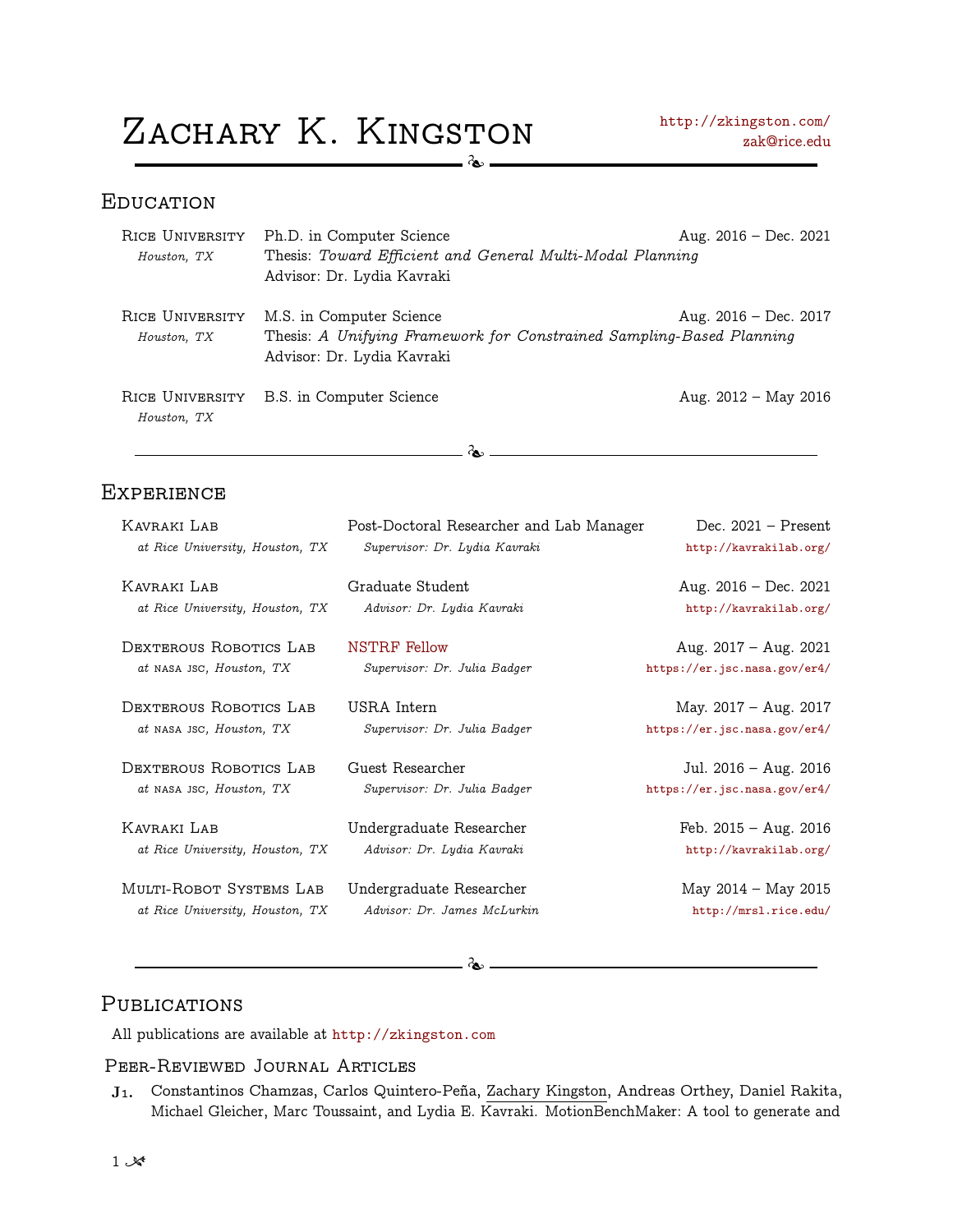benchmark motion planning datasets. IEEE Robotics and Automation Letters, 7(2):882–889, 2021. doi[:10.1109/LRA.2021.3133603](https://doi.org/10.1109/LRA.2021.3133603)

- J2. Zachary Kingston, Mark Moll, and Lydia E. Kavraki. Exploring implicit spaces for constrained sampling-based planning. The International Journal of Robotics Research, 38(10–11):1151–1178, 2019. doi[:10.1177/0278364919868530](https://doi.org/10.1177/0278364919868530)
- J3. Neil T. Dantam, Zachary Kingston, Swarat Chaudhuri, and Lydia E. Kavraki. An incremental constraint-based framework for task and motion planning. The International Journal of Robotics Research, 37(10):1134–1151, 2018. doi[:10.1177/0278364918761570](https://doi.org/10.1177/0278364918761570)
- J4. Zachary Kingston, Mark Moll, and Lydia E. Kavraki. Sampling-based methods for motion planning with constraints. Annual Review of Control, Robotics, and Autonomous Systems, 1(1):159–185, 2018. doi[:10.1146/annurev-control-060117-105226](https://doi.org/10.1146/annurev-control-060117-105226)

#### Book Chapters

B1. Zachary Kingston. Encyclopedia of Robotics, chapter Planning Under Manifold Constraints, pages 1–9. Springer Berlin Heidelberg, 2020. ISBN 978-3-642-41610-1. doi[:10.1007/978-3-642-41610-1\\_174-1](https://doi.org/10.1007/978-3-642-41610-1_174-1)

#### Peer-Reviewed Conference Papers

- C1. Zachary Kingston and Lydia E. Kavraki. Robowflex: Robot motion planning with MoveIt made easy. In IEEE/RSJ International Conference on Intelligent Robots and Systems, 2022. URL <https://arxiv.org/abs/2103.12826>. Under Review
- C2. Zachary Kingston, Constantinos Chamzas, and Lydia E. Kavraki. Using experience to improve constrained planning on foliations for multi-modal problems. In IEEE/RSJ International Conference on Intelligent Robots and Systems, pages 6922–6927, 2021. doi[:10.1109/IROS51168.2021.9636236](https://doi.org/10.1109/IROS51168.2021.9636236)
- C3. Mark Moll, Constantinos Chamzas, Zachary Kingston, and Lydia E. Kavraki. HyperPlan: A framework for motion planning algorithm selection and parameter optimization. In IEEE/RSJ International Conference on Intelligent Robots and Systems, pages 2511–2518, 2021. doi[:10.1109/IROS51168.2021.9636651](https://doi.org/10.1109/IROS51168.2021.9636651)
- C4. Andrew M. Wells, Zachary Kingston, Morteza Lahijanian, Lydia E. Kavraki, and Moshe Y. Vardi. Finite horizon synthesis for probabilistic manipulation domains. IEEE International Conference on Robotics and Automation, pages 6336–6342, 2021. doi[:10.1109/ICRA48506.2021.9561297](https://doi.org/10.1109/ICRA48506.2021.9561297)
- <span id="page-1-0"></span>C<sub>5</sub>. Constantinos Chamzas, Zachary Kingston, Carlos Quintero-Peña, Anshumali Shrivastava, and Lydia E. Kavraki. Learning sampling distributions using local 3D workspace decompositions for motion planning in high dimensions. In IEEE International Conference on Robotics and Automation, pages 1283-1289, 2021. doi[:10.1109/ICRA48506.2021.9561104](https://doi.org/10.1109/ICRA48506.2021.9561104)
- C6. Zachary Kingston, Andrew M. Wells, Mark Moll, and Lydia E. Kavraki. Informing multi-modal planning with synergistic discrete leads. In IEEE International Conference on Robotics and Automation, pages 3199–3205, 2020. doi[:10.1109/ICRA40945.2020.9197545](https://doi.org/10.1109/ICRA40945.2020.9197545)
- C7. Zachary Kingston, Mark Moll, and Lydia E. Kavraki. Decoupling constraints from sampling-based planners. In Nancy M. Amato, Greg Hager, Shawna Thomas, and Miguel Torres-Torriti, editors, Robotics Research, pages 913–928. Springer International Publishing, Cham, 2020. ISBN 978-3-030-28619-4. doi[:10.1007/978-3-030-28619-4\\_62](https://doi.org/10.1007/978-3-030-28619-4_62)
- C8. Golnaz Habibi, Sándor P. Fekete, Zachary Kingston, and James McLurkin. Distributed object characterization with local sensing by a multi-robot system. In Roderich Groß, Andreas Kolling, Spring Berman, Emilio Frazzoli, Alcherio Martinoli, Fumitoshi Matsuno, and Melvin Gauci, editors, Distributed Autonomous Robotic Systems: The 13th International Symposium, volume 6, pages 205–218. Springer Proceedings in Advanced Robotics, 2018. doi[:10.1007/978-3-319-73008-0\\_15](https://doi.org/10.1007/978-3-319-73008-0_15)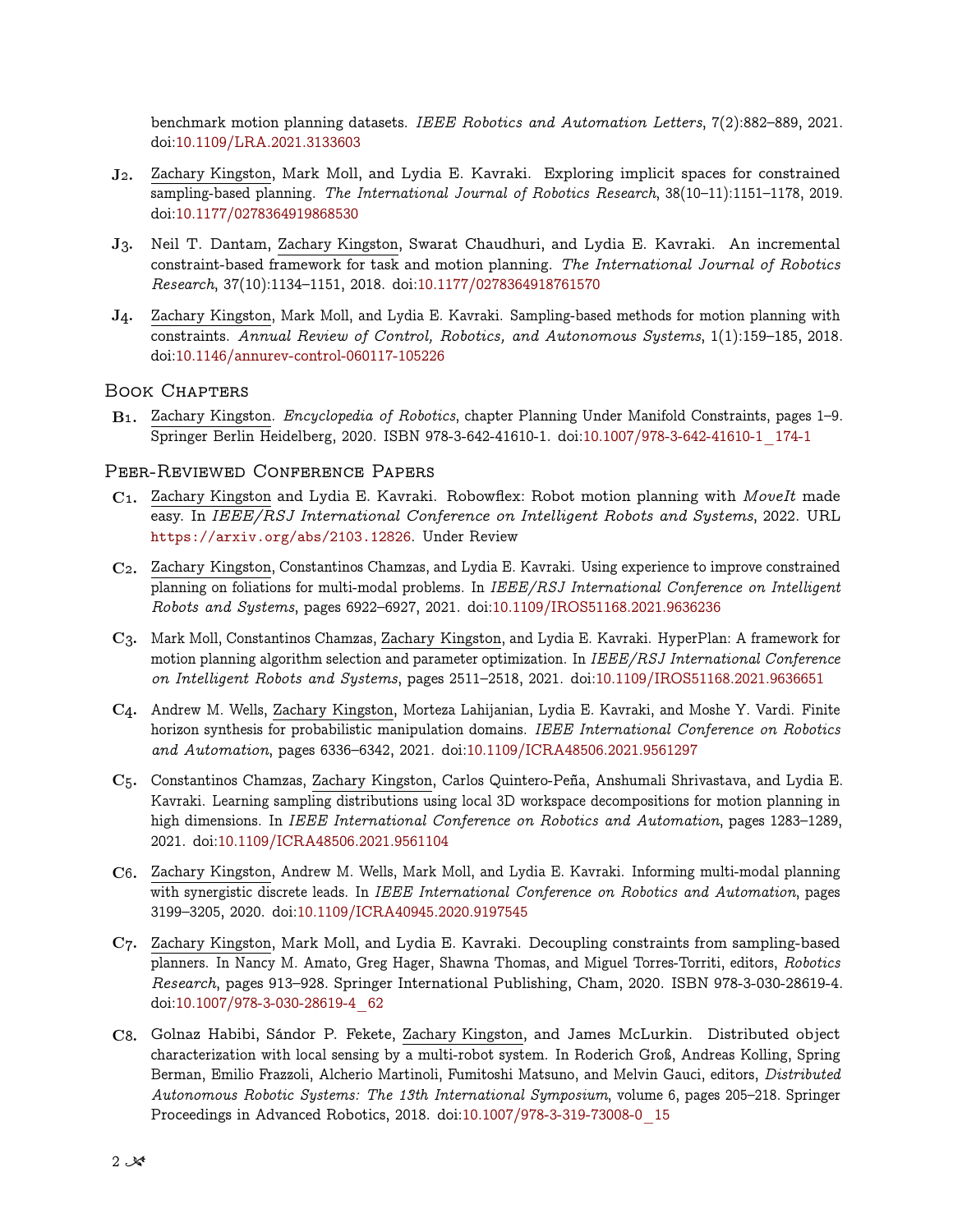- C9. William Baker, Zachary Kingston, Mark Moll, Julia Badger, and Lydia E. Kavraki. Robonaut 2 and you: Specifying and executing complex operations. In IEEE Workshop on Advanced Robotics and its Social Impacts, pages 1–8, Austin, TX, March 2017. doi[:10.1109/ARSO.2017.8025204](https://doi.org/10.1109/ARSO.2017.8025204)
- C10. Neil T. Dantam, Zachary Kingston, Swarat Chaudhuri, and Lydia E. Kavraki. Incremental task and motion planning: A constraint-based approach. In Robotics: Science and Systems, Ann Arbor, MI, June 2016. doi[:10.15607/RSS.2016.XII.002](https://doi.org/10.15607/RSS.2016.XII.002)
- $C_{11}$ . Zachary Kingston, Neil T. Dantam, and Lydia E. Kavraki. Kinematically constrained workspace control via linear optimization. In IEEE-RAS International Conference on Humanoid Robots, pages 758–764, Nov 2015. doi[:10.1109/HUMANOIDS.2015.7363455](https://doi.org/10.1109/HUMANOIDS.2015.7363455)
- C12. Golnaz Habibi, Zachary Kingston, Zijian Wang, Mac Schwager, and James McLurkin. Pipelined consensus for global state estimation in multi-agent systems. In Proceedings of the 2015 International Conference on Autonomous Agents and Multiagent Systems, pages 1315–1323. International Foundation for Autonomous Agents and Multiagent Systems, 2015. ISBN 9781450334136. doi[:10.5555/2772879.2773320](https://doi.org/10.5555/2772879.2773320)
- C13. Golnaz Habibi, Zachary Kingston, William Xie, Mathew Jellins, and James McLurkin. Distributed centroid estimation and motion controllers for collective transport by multi-robot systems. In IEEE International Conference on Robotics and Automation, pages 1282–1288, 2015. doi[:10.1109/ICRA.2015.7139356](https://doi.org/10.1109/ICRA.2015.7139356)

#### **THESES**

- T1. Zachary Kingston. Toward Efficient and General Multi-Modal Planning. PhD thesis, Rice University, Houston, TX, 2021
- T2. Zachary Kingston. A unifying framework for constrained sampling-based planning. Master's thesis, Rice University, Houston, TX, 2017

 $\partial_{\bf k}$ 

## Awards and Honors

| $C5$ . Nominated for Best Paper in Cognitive Robotics | IEEE-RAS ICRA 2021                          |
|-------------------------------------------------------|---------------------------------------------|
| Future Faculty Fellowship 2020-21                     | Rice Engineering                            |
| Best Presentation in COMP 600 2018, 2020              | Rice University Computer Science Department |
| NASA Space Technology Research Fellowship             | NASA                                        |
| NSF Graduate Research Fellowship Program              | <b>NSF</b>                                  |
| Graduate Research Fellowship                          | Rice University Computer Science Department |
| Distinction in Research and Creative Works            | Rice University                             |
|                                                       |                                             |
| രം                                                    |                                             |

#### SELECTED FUNDING

CO-AUTHORED

NSF IIS 2008720 RI: Small: A Novel Framework for Informed Manipulation Planning pi: Dr. Lydia Kavraki 2020–2023 \$425,000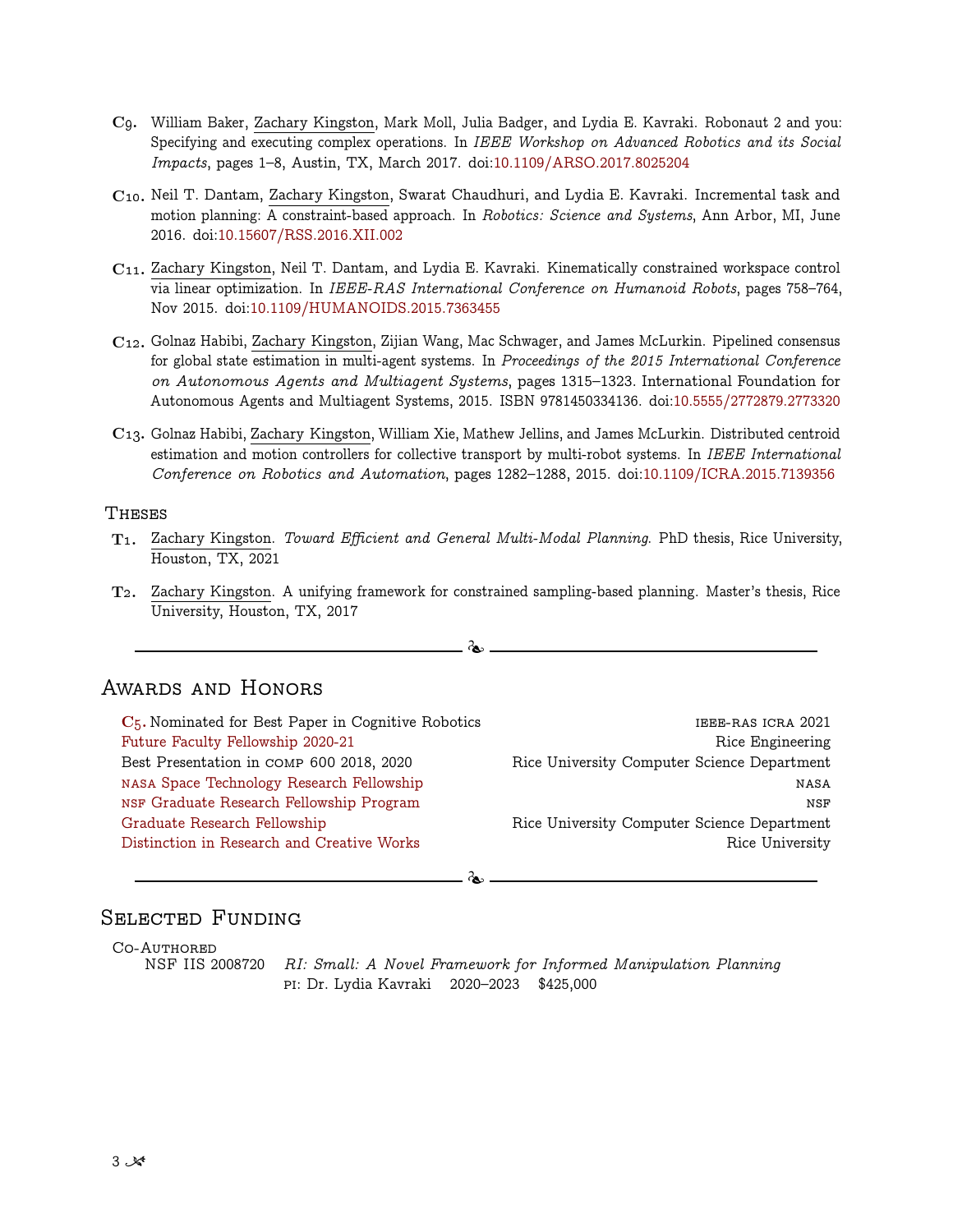## INVITED TALKS

|         | 2022 MOVEIT COMMUNITY MEETING                                                      | Feb. 2022 |
|---------|------------------------------------------------------------------------------------|-----------|
| virtual | Title: Robowflex: Simplifying Planning and Benchmarking with MoveIt                |           |
|         | LEARNING AND INTELLIGENT SYSTEMS LAB                                               | Jul. 2021 |
|         | at TU Berlin Title: Toward Efficient and General Multi-Modal Planning              |           |
|         | HUMANOID USERS CONFERENCE                                                          | May 2017  |
|         | at NASA JSC Title: Robonaut 2 and You: Specifying and Executing Complex Operations |           |

 $\infty$ 

# Teaching

| Algorithmic Robotics<br>COMP/ELEC/MECH 450/550 at Rice University, Houston, TX | Instructor of Record        | Fall 2020<br>https://www.clear.rice.edu/comp450/         |  |  |
|--------------------------------------------------------------------------------|-----------------------------|----------------------------------------------------------|--|--|
| Algorithmic Robotics<br>COMP/ELEC/MECH 450/550 at Rice University, Houston, TX | Teaching Assistant          | Fall 2016-2019<br>https://www.clear.rice.edu/comp450/    |  |  |
| Intro. to Computer Systems<br>COMP 321 at Rice University, Houston, TX         | In-Lab Teaching Assistant   | Spring 2015, 2018<br>https://www.clear.rice.edu/comp321/ |  |  |
| Intro. to Computational Thinking<br>COMP 140 at Rice University, Houston, TX   | In-Class Teaching Assistant | Fall 2015                                                |  |  |
| Intro. to Engineering Systems<br>ENGI 128 at Rice University, Houston, TX      | Teaching Assistant          | Fall 2014<br>https://www.clear.rice.edu/engi128/         |  |  |
|                                                                                |                             |                                                          |  |  |

## PROFESSIONAL SERVICE

Maintainer of OMPL Motion Planning Software Dec. 2021 – Present Core Contributor to the *MoveIt* Robot Motion Planning Software Mar. 2019 – Jun. 2020 Maintainer of the *MoveIt* Robot Motion Planning Software Sep. 2018 – Mar. 2019 Referee for the Following:  $\cdot$  IEEE Transactions on Robotics (T-RO), 2022

- W IEEE/ASME Transactions on Mechatronics, 2020
- W IEEE Transactions on Automation Science and Engineering (t-ase), 2020
- W IEEE Robotics and Automation Letters (ra-l), 2020, 2021, 2022
- W Workshop on the Algorithmic Foundations of Robotics (wafr), 2020
- W IEEE/RSJ International Conference on Intelligent Robots and Systems (iros), 2020, 2021
- W IEEE International Conference on Robotics and Automation (icra), 2018, 2022
- W International Symposium on Robotics Research (isrr), 2017

## Other Service

| Computer Science Representative for the Graduate Student Association     | Mar. 2018 – May 2020 |
|--------------------------------------------------------------------------|----------------------|
| Consultant for Rice's Center for Academic and Professional Communication | Aug. 2018 – May 2019 |
| Treasurer for Computer Science Graduate Student Association              | Aug. 2017 – May 2019 |

 $\infty$